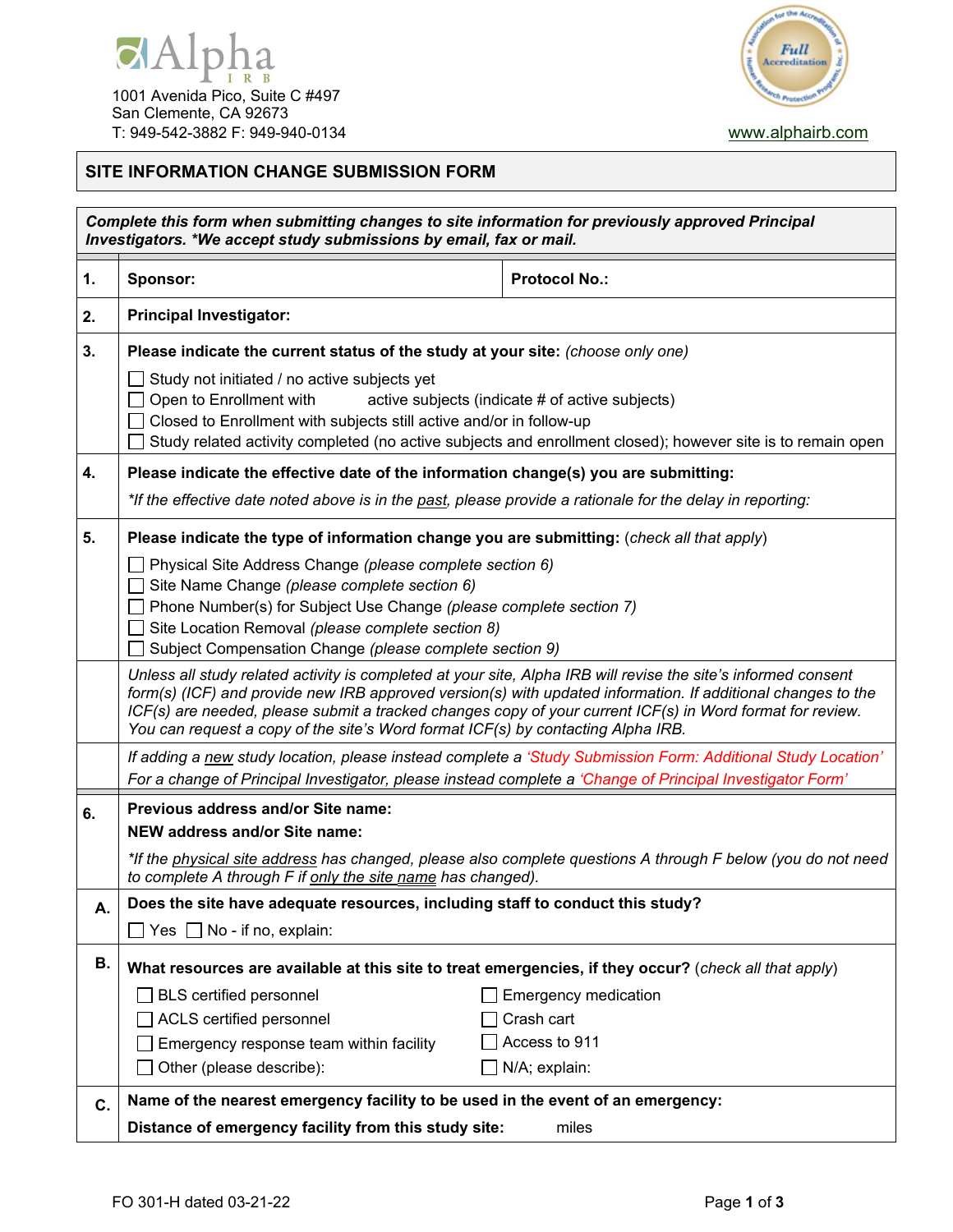



| San Clemente, CA 92673          |  |  |
|---------------------------------|--|--|
| T: 949-542-3882 F: 949-940-0134 |  |  |

[www.alphairb.com](http://www.alphairb.com/)

| D.       | Are there any state or local laws that you are aware of that might impact or influence the conduct of<br>$\Box$ Yes - Please describe:<br>the study?<br><b>No</b>                                                                             |                                                                                                 |                                                  |                           |  |  |  |
|----------|-----------------------------------------------------------------------------------------------------------------------------------------------------------------------------------------------------------------------------------------------|-------------------------------------------------------------------------------------------------|--------------------------------------------------|---------------------------|--|--|--|
| Ε.       | Are there community attitudes that may adversely affect subjects in this study?                                                                                                                                                               |                                                                                                 |                                                  |                           |  |  |  |
|          | No $\Box$ Yes - If yes, describe attitudes and how they may affect subjects:                                                                                                                                                                  |                                                                                                 |                                                  |                           |  |  |  |
| F.       | Are there any changes to privacy/confidentiality measures from what was previously reported?<br>$\Box$ No $\Box$ Yes – please describe:                                                                                                       |                                                                                                 |                                                  |                           |  |  |  |
| 7.       | Revised phone number to be added to consent form(s):                                                                                                                                                                                          |                                                                                                 |                                                  |                           |  |  |  |
|          | Revised 24 Hour phone number to be added to consent form(s):                                                                                                                                                                                  |                                                                                                 |                                                  |                           |  |  |  |
| 8.       | Site name(s) being removed from consent form(s):<br>Site address(es) being removed from consent form(s):<br>Do you continue to have adequate resources, including staff, to conduct this study?<br>$\Box$ Yes $\Box$ No - if no, explain:     |                                                                                                 |                                                  |                           |  |  |  |
| 9.       | Please outline the new compensation schedule below:                                                                                                                                                                                           |                                                                                                 |                                                  |                           |  |  |  |
|          |                                                                                                                                                                                                                                               |                                                                                                 | Subjects will be compensated as indicated below: |                           |  |  |  |
|          | <b>Visit Number / Type</b><br>(e.g. Screening,<br>Visit 4, Visits 1-3, etc.)                                                                                                                                                                  | <b>Amount</b>                                                                                   | <b>Visit Number / Type</b><br>(continued)        | <b>Amount (continued)</b> |  |  |  |
|          |                                                                                                                                                                                                                                               | \$                                                                                              |                                                  | \$                        |  |  |  |
|          |                                                                                                                                                                                                                                               | \$                                                                                              |                                                  | \$                        |  |  |  |
|          |                                                                                                                                                                                                                                               | \$                                                                                              |                                                  | \$                        |  |  |  |
|          |                                                                                                                                                                                                                                               | \$                                                                                              |                                                  | \$                        |  |  |  |
|          |                                                                                                                                                                                                                                               | Total potential compensation for study visits: \$                                               |                                                  |                           |  |  |  |
|          |                                                                                                                                                                                                                                               | *You may list more than one visit number per line. Attach additional pages if needed.           |                                                  |                           |  |  |  |
| Α.       |                                                                                                                                                                                                                                               | Form of Payment: $\Box$ Check $\Box$ Cash $\Box$ Gift Certificate/Card – list type (e.g. Visa): |                                                  | Other:                    |  |  |  |
| В.       | When will subject receive his/her compensation? (choose only one)<br>At each completed study visit<br>At the subjects final study visit<br>Within <indicate #=""> weeks of subjects final study visit<br/>Other - please describe:</indicate> |                                                                                                 |                                                  |                           |  |  |  |
| C.<br>D. | This compensation change will affect: (choose only one)<br>New enrollees only<br>Current and new enrollees<br>Other - Please explain:<br>Please provide a brief, but detailed rationale/reason for the compensation change:                   |                                                                                                 |                                                  |                           |  |  |  |
|          |                                                                                                                                                                                                                                               |                                                                                                 |                                                  |                           |  |  |  |